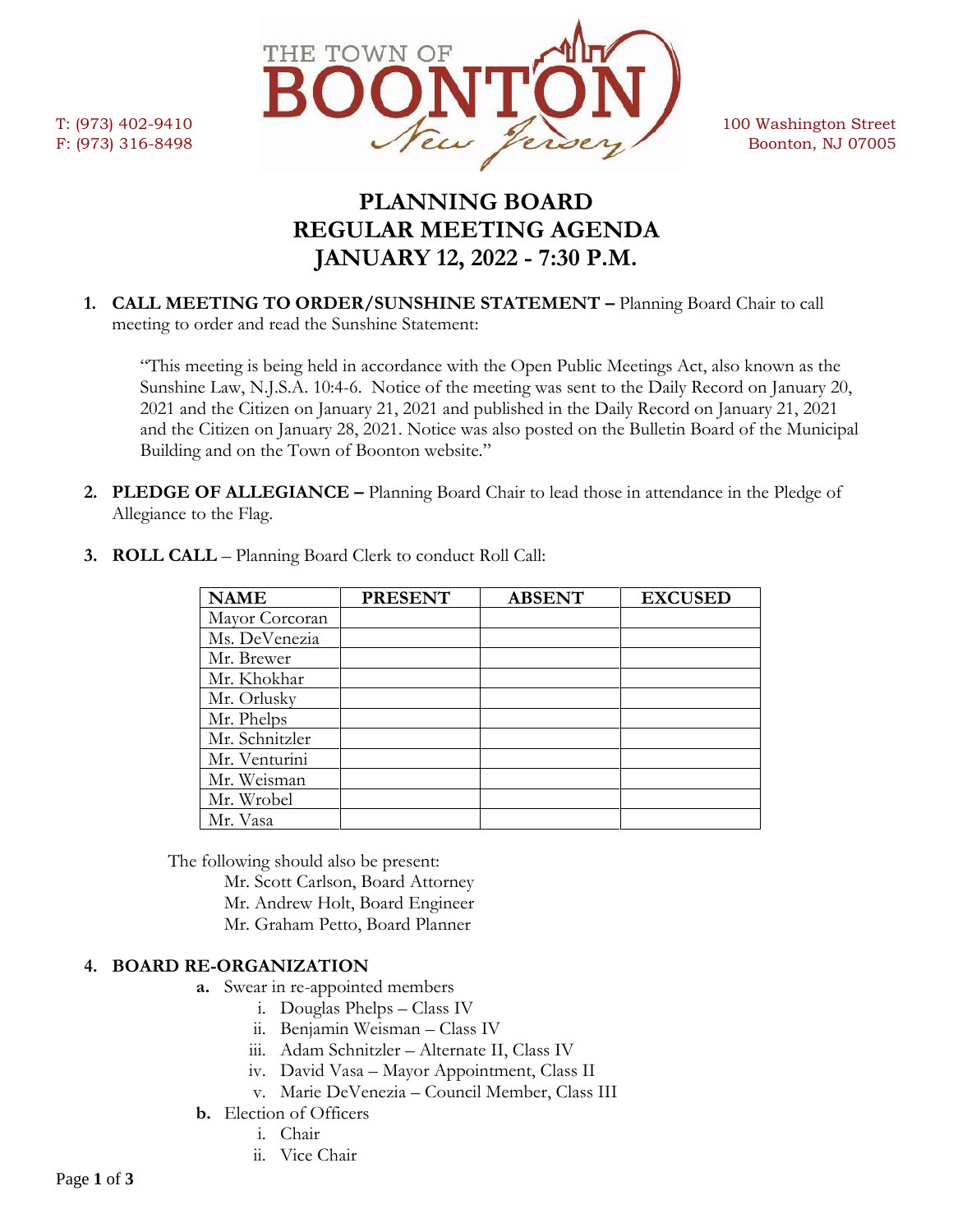- **c.** Appointment
	- i. Attorney
	- ii. Planning Consultant
	- iii. Engineering Consultant
	- iv. Secretary
	- v. Official Newspapers
- **d.** Annual Resolution and Meeting Schedule

# **5. PAYMENT OF THE BILLS**

**a.** The Board Clerk confirmed that the bills are in order to be paid.

| MС                                  | ירוׂ דרי                                    |                                           |
|-------------------------------------|---------------------------------------------|-------------------------------------------|
| WED                                 | $\overline{M}$                              |                                           |
| ∩.                                  | 5EU                                         |                                           |
| V(Y)<br>OICE<br>- 12<br>.<br>.<br>ິ | OR:<br>TN.<br>$\sqrt{6}$<br>н<br>. .<br>. . | <b>INST</b><br>AGAIN<br><b>NL.</b><br>, T |

#### **6. APPROVAL OF MINUTES**

**a.** Minutes of the regular Planning Board meeting of December 8, 2021 were presented to the Board.

## **7. CORRESPONDENCE**

## **8. RESOLUTIONS**

#### **a. APPROVAL OF APPLICATION 2021-10 TLK MANAGEMENT LLC**

424 / 436 Vreeland Avenue – Block 122, Lot 9, 9.01 Preliminary and Final Site Plan, and Bulk Variances

#### **b. APPROVAL OF EWSP APPLICATION 2021-01 – COTTO**

313 Main Street – Block 1, Lot 12 Change of Use

## **9. PUBLIC HEARINGS**

## **10. INVITATION FOR PUBLIC COMMENT OF NON-AGENDA MATTERS**

# **11. BOARD DISCUSSION ITEMS**

## **12. NEW BUSINESS**

## **13. RESOLUTION TO RECESS INTO CLOSED SESSION**

**a.** WHEREAS, Section 8 of the Open Public Meetings act, Chapter 231 P.L. 1975 permits the exclusion of the public from a meeting in certain circumstances; and

WHEREAS, this public body is of the opinion that such circumstances presently exist.

NOW THEREFORE, BE IT RESOLVED by the Planning Board of the Town of Boonton in the County of Morris and State of New Jersey as follows:

- **i.** The public shall be excluded from discussion of and action upon the hereinafter specified subject matter(s).
- **ii.** The general nature of the subject matter to be discussed is as follows: LITIGATION MATTER
- **iii.** It is anticipated at this time that the above stated subject matter will be made public at the conclusion of each individual specified subject matter.